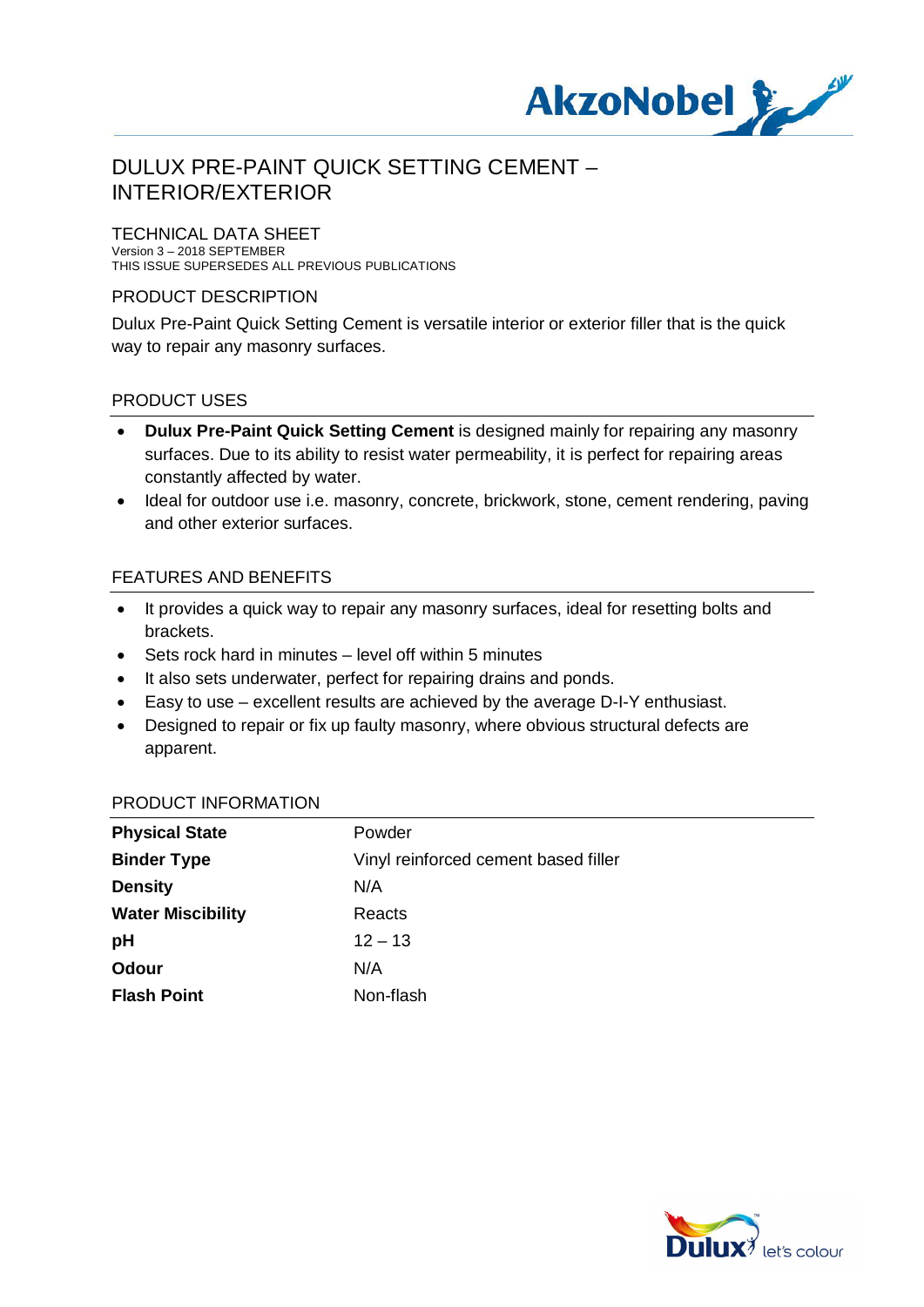

# DULUX PRE-PAINT QUICK SETTING CEMENT – INTERIOR/EXTERIOR

### APPLICATION INFORMATION

| Mixing                                | Add approximately 1 part of water into 3 parts of powder,<br>mix to a stiff but workable paste with a flat paddle. Ensure<br>that the paste is smooth, and that all lumps have been<br>completely dispersed.        |
|---------------------------------------|---------------------------------------------------------------------------------------------------------------------------------------------------------------------------------------------------------------------|
|                                       | Do not mix more paste than can be used within about 10<br>minutes.                                                                                                                                                  |
| <b>Application Surface conditions</b> | Surface Temperature between 10 - 35°C.                                                                                                                                                                              |
| Application methods                   | Apply with a scraper or small trowel, working well into the<br>repair to ensure a good bond. Level off within 5 minutes.                                                                                            |
| <b>Thinner</b>                        | Water/ Powder 1:3 ratio add tap water to adjust consistency.                                                                                                                                                        |
| <b>Drying Time</b>                    | Dulux Pre-Paint Quick Setting Cement sets rock hard in<br>minutes - level off within 5 minutes. For a smooth repair,<br>avoid disturbing Dulux Pre-Paint Quick Setting Cement<br>during setting.                    |
| <b>Over Coating Time</b>              | Approx. 30 minutes at 23°C (Drying times may be extended<br>during cold, wet or humid conditions.)                                                                                                                  |
| Cleaning of equipment                 | After use remove as much product as possible, and then<br>clean immediately with warm tap water. For best results use<br><b>Dulux Pre-Paint Sugar Soap.</b>                                                         |
| <b>Substrates</b>                     | Suitable for masonry, concrete, brickwork, stone, cement<br>rendering, paving and other exterior surfaces                                                                                                           |
| Precautions:                          | Does not sand easy when set and should therefore be<br>smoothed off within 5 minutes.                                                                                                                               |
|                                       | Clean up any spilled powder immediately.                                                                                                                                                                            |
|                                       | Not suitable as a filler for metal surfaces.                                                                                                                                                                        |
|                                       | Not suitable for direct application to powdery or friable<br>surfaces whether previously painted or not.                                                                                                            |
|                                       | Always use clean utensils, and ensure that mixing vessel or<br>surface has no residues of old, mixed Cement.                                                                                                        |
|                                       | To prolong shelf life, reseal packet after use, and store in a<br>cool and dry conditions.                                                                                                                          |
| <b>Top Coating</b>                    | Apply a coat of Dulux Plaster Primer or Dulux Trade<br>Alkali Resistant Primer or Dulux Trade Plaster Primer -<br>Moisture Tolerant over the repaired areas. Allow to dry,<br>and finish with your chosen top coat. |